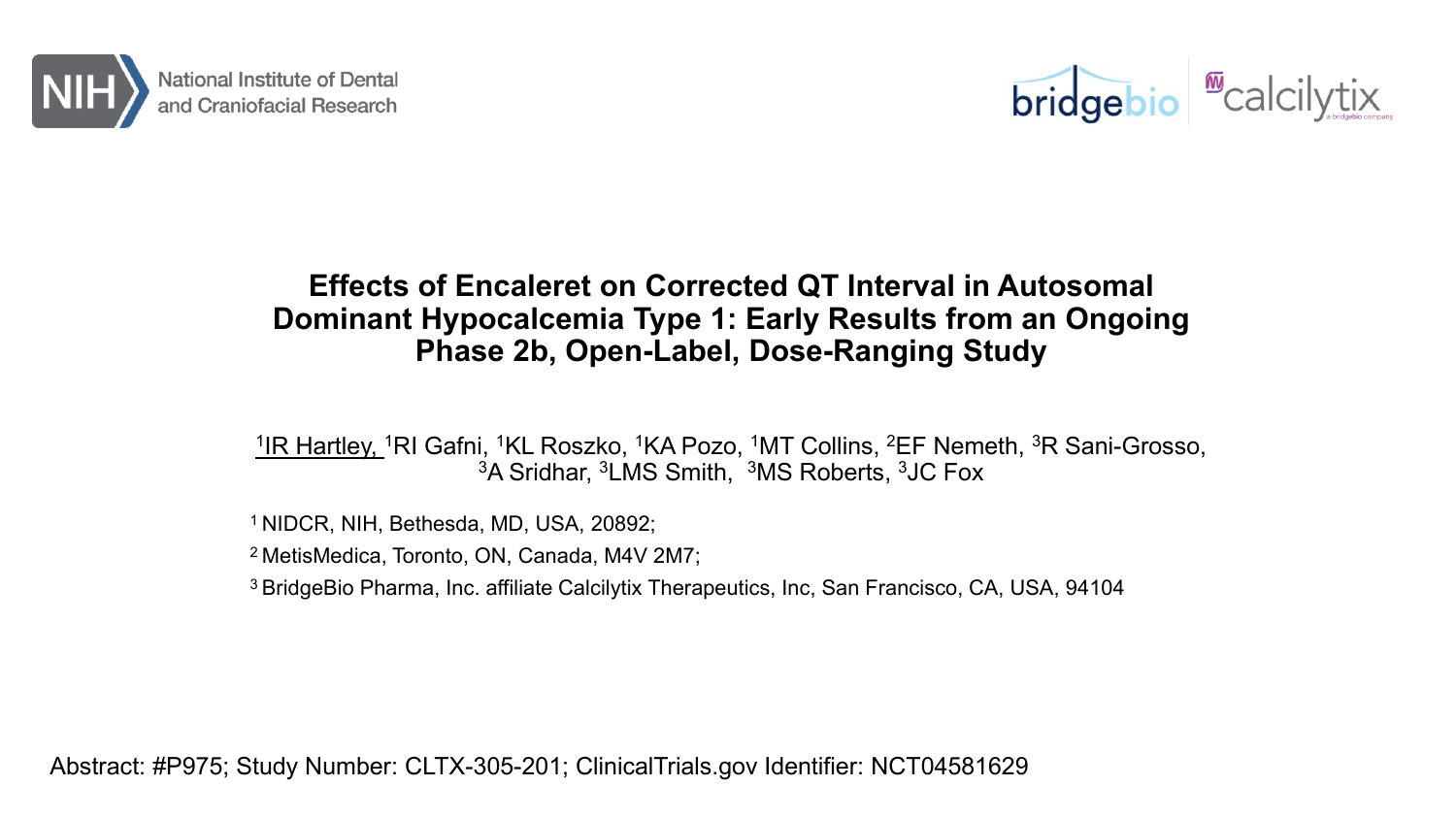- This study represents a collaboration between the NIDCR Intramural Research Program of the NIH and Calcilytix Therapeutics, a BridgeBio Company.
- NIDCR investigators and staff helped design and are responsible for the clinical conduct of the trial at the NIH Clinical Center.
- Calcilytix Therapeutics is the sole sponsor of the study and provided encaleret, an investigational agent which has not been approved for routine use by the FDA or any other competent health authority.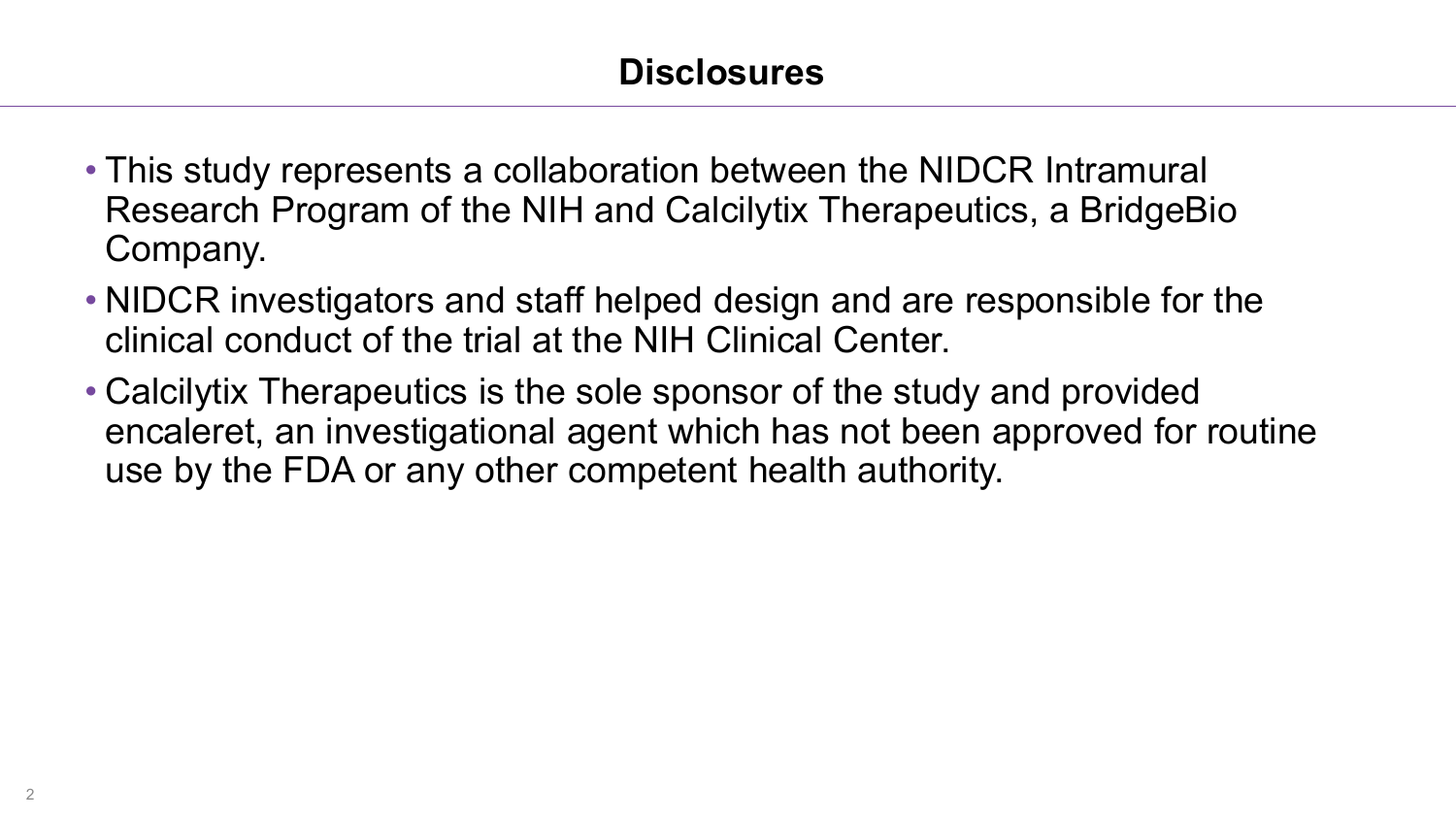#### **Blood calcium is maintained by four organs regulated by PTH and the CaSR**



<sup>3</sup> PTH = parathyroid hormone; CaSR = calcium-sensing receptor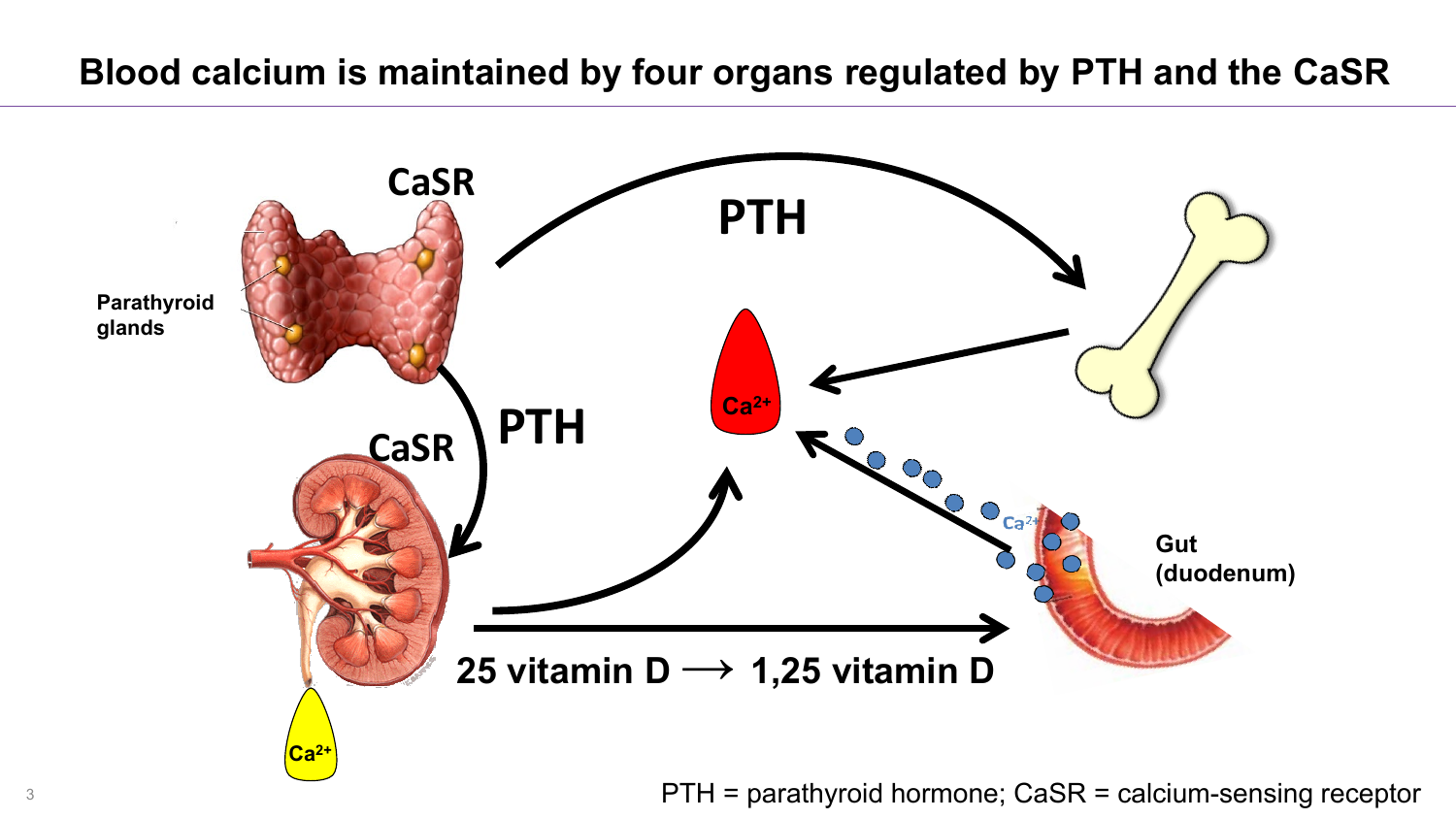**Autosomal Dominant Hypocalcemia, type 1 (ADH1) causes hypocalcemia and hypomagnesemia which slows ventricular repolarization resulting in QT interval prolongation**

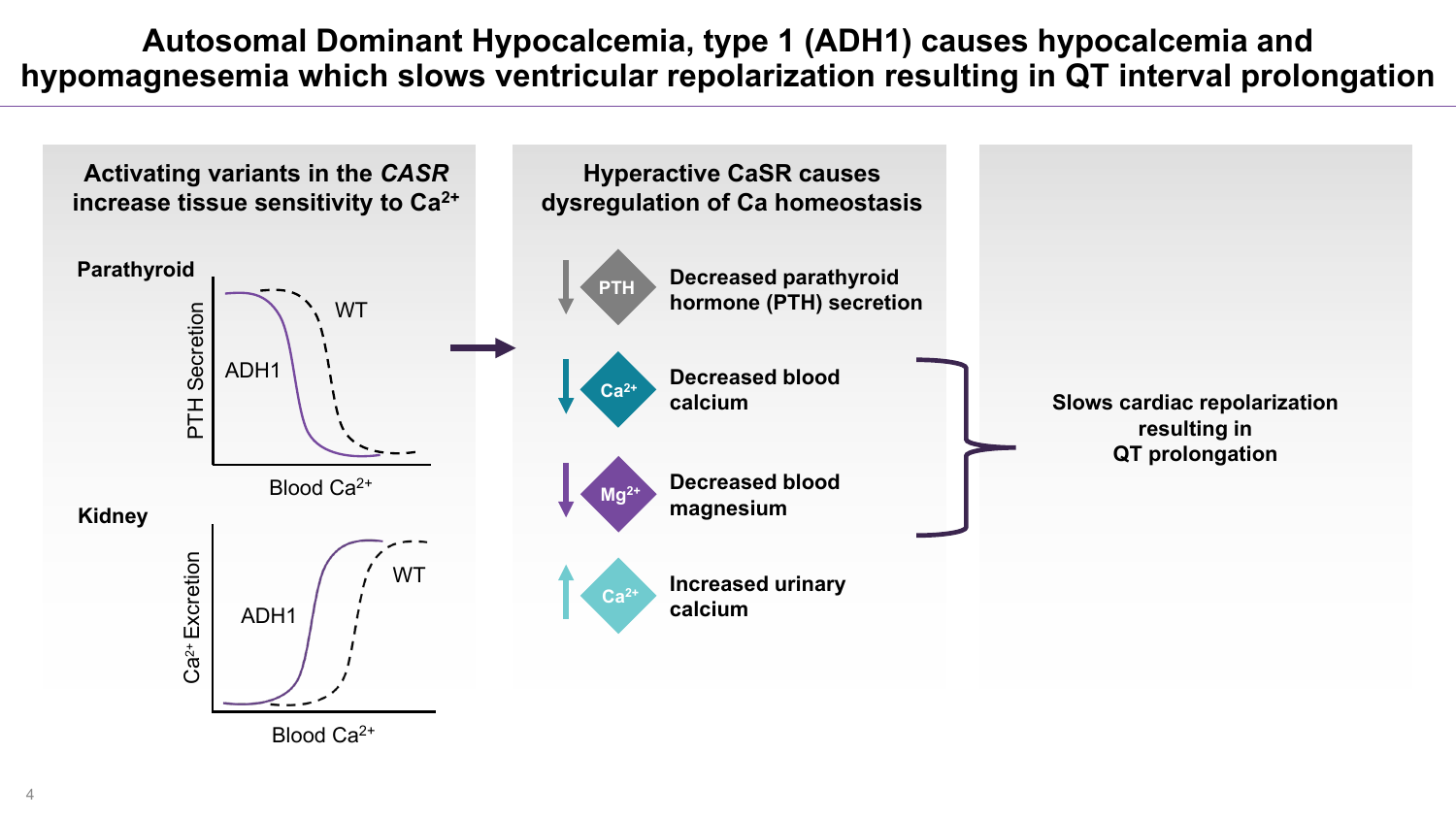#### **Calcilytics may restore normal calcium and magnesium homeostasis in patients with ADH1**

- Calcilytics are antagonists of the CaSR with the potential to restore normal CaSR sensitivity in ADH1 and normalize blood calcium and magnesium.
- This study explored the biochemical and ECG effects of encaleret, an investigational oral calcilytic, in individuals with ADH1.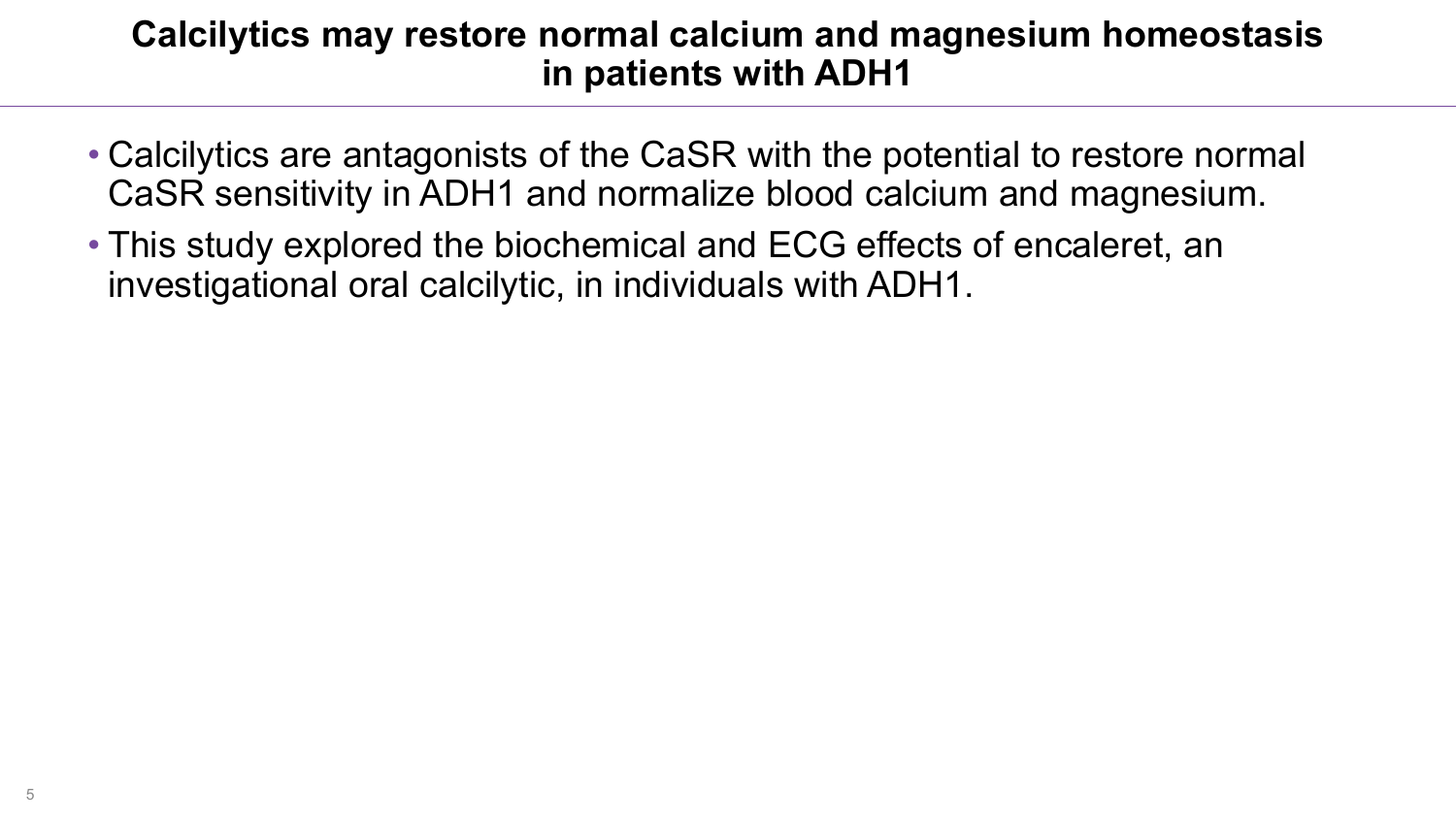# **Encaleret Phase 2B Study Design – CLTX-305-201**



12-lead ECG

- Day -1 (baseline)
- Day 5 of therapy

12-lead ECG

- Day -1 (baseline)
- Day 5 of therapy

12-lead ECG

- Every 8 weeks

12-lead ECG

- Every 3 months

QT intervals were automatically corrected for heart rate using Bazett's and Fridericia's rate correction formulas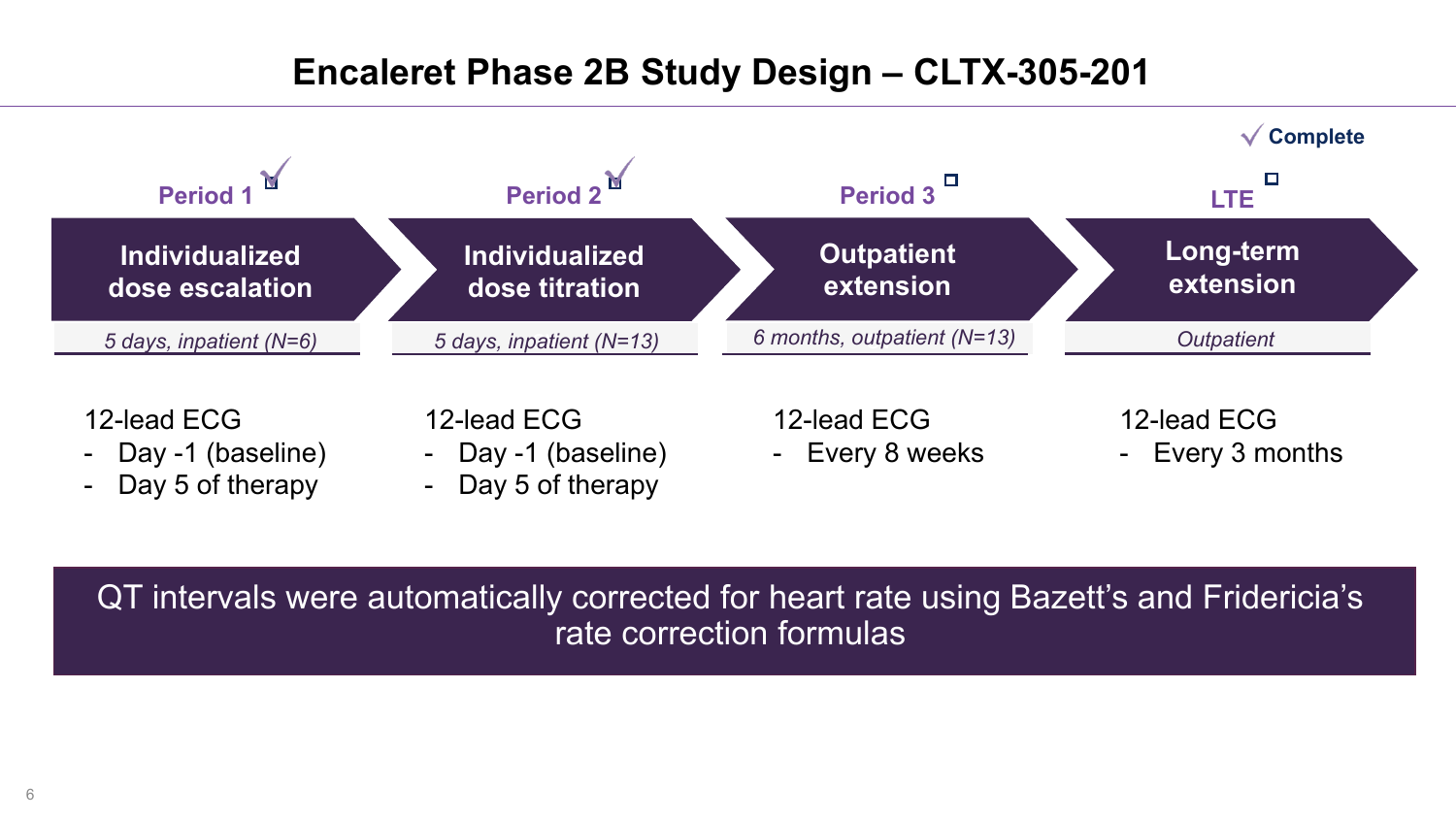## **Baseline Characteristics**

| <b>Characteristic</b>                     | <b>Study Population (N = 13)</b> | <b>Normal Range</b>          |
|-------------------------------------------|----------------------------------|------------------------------|
| Age, mean, yr (range)                     | $39(22-60)$                      |                              |
| Female, $n$ $%$ )                         | 8(62%)                           |                              |
| $ECG$ QT $_B$ (msec)                      | $452 \pm 16$                     | > 460 Female<br>> 450 Male   |
| ECG QT <sub>c</sub> F (msec)              | $432 \pm 15$                     | $>$ 460 Female<br>> 450 Male |
| Calcium <sup>1</sup> (mg/dL) <sup>2</sup> | $8.0 \pm 0.7$                    | $8.4 - 10.2$                 |
| Intact PTH $(pg/mL)^2$                    | $2.8 \pm 3.4$                    | $15 - 65$                    |
| Phosphate $(mg/dL)^2$                     | $5.1 \pm 1.1$                    | $2.3 - 4.7$                  |
| Magnesium $(mg/dL)^2$                     | $1.8 \pm 0.1$                    | $1.6 - 2.6$                  |
| 24h Urine Calcium (mg/24h)                | $425 \pm 253$                    | $< 250 - 300$                |

Data reported as mean±SD. ECG QTcB = electrocardiogram Bazett-corrected Q-T interval. ECG QTcF = electrocardiogram Fridericia-corrected Q-T interval. 1. Albumin-corrected calcium. 2. Measurements taken pre-dose Day 1 in Period 1 or Period 2.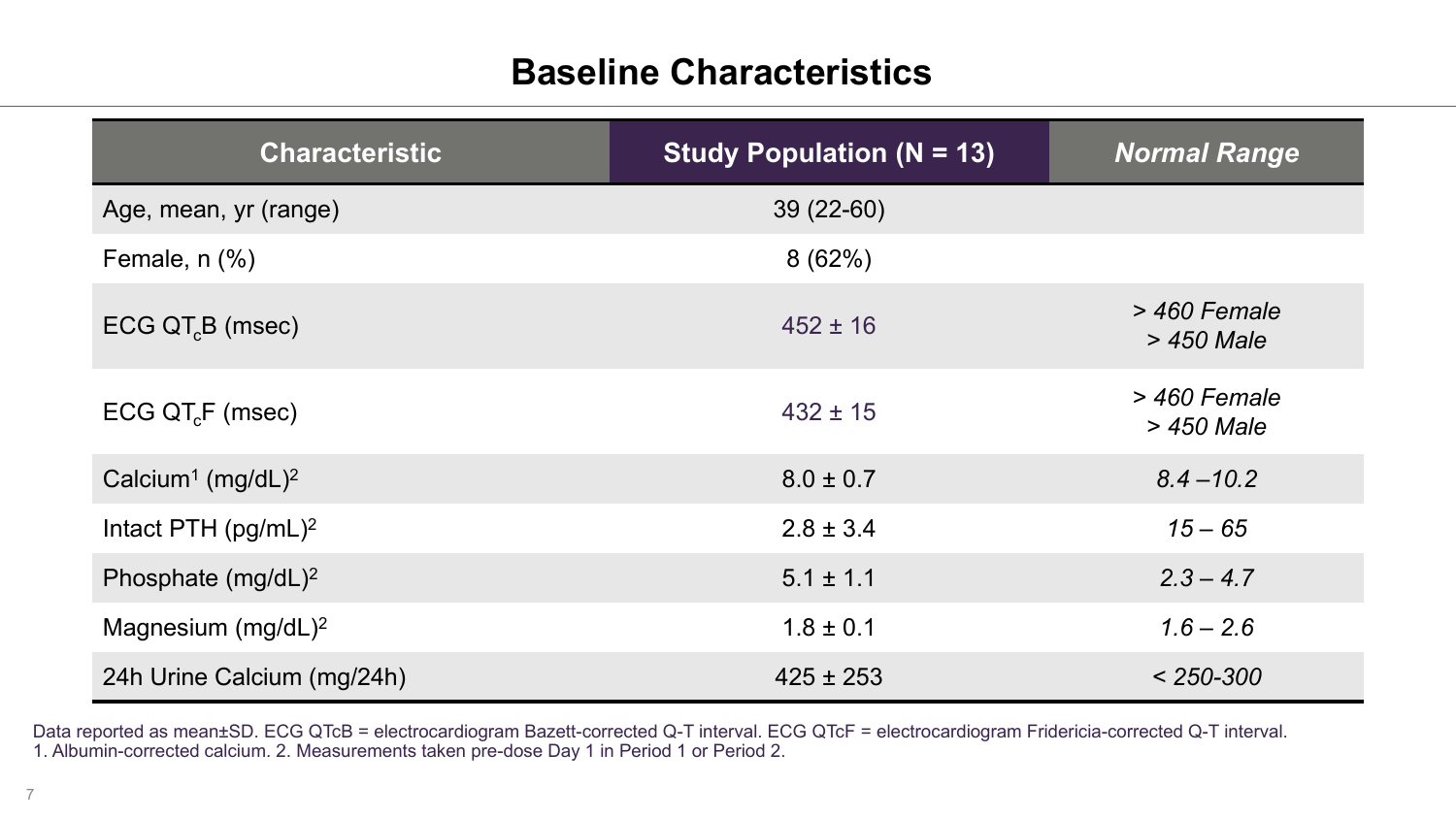# **Encaleret normalized mean blood calcium and magnesium**



Over five days of encaleret treatment in periods 1 and 2, encaleret increased PTH secretion and normalized blood calcium and magnesium. Encaleret was well-tolerated and without serious adverse events.

\*Encaleret dose adjusted to 180/120 in 1 subject on Day 5 in Period 1. Abbreviations: cCa – albumin-corrected calcium. Data reported as mean+SD. Values below limit of assay quantitation recorded as "0". Gray shading reflects normal range.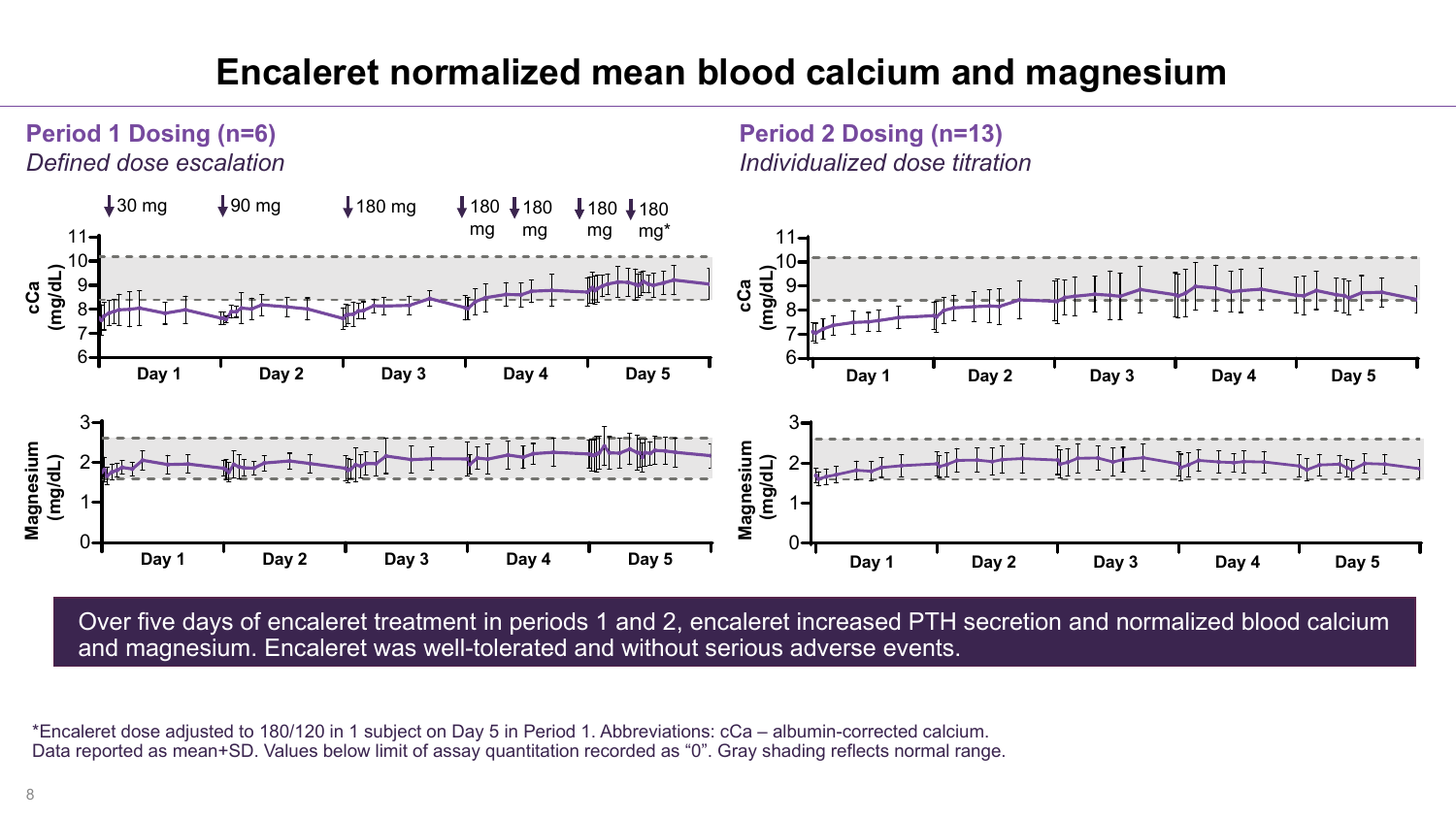### **In parallel to the improvement in calcium and magnesium, Encaleret decreased QTcF into the normal range**



During Period 1, QTcF trended down from 433±13 msec at baseline to 413±19 (p=0.06). During period 2, QTcF significantly decreased from 435±15 msec at baseline to 413±12 msec (p<0.001). Change in QTcF correlated with change in calcium (p<0.0001) but not magnesium. There were no important changes or trends in blood potassium, heart rate, blood pressure, or other ECG intervals.

Gray shading reflects normal range for blood calcium and magnesium.